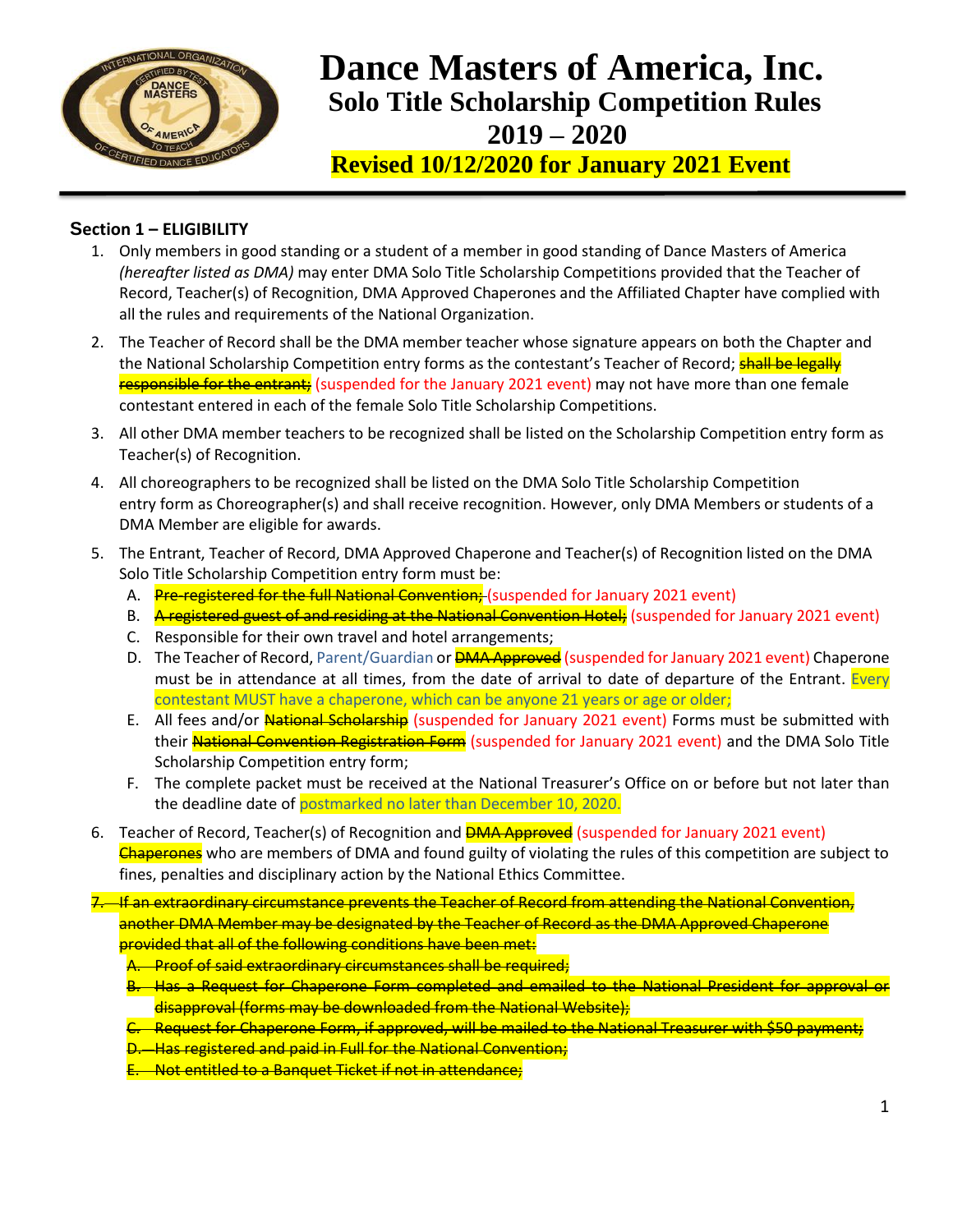- **Approved Chaperone is a DMA Member;**
- G. Approved Chaperone has paid in full for the National Convention;
- H. Approved Chaperone is residing at the National Convention Hotel;
- Approved Chaperone will be in attendance at all times throughout the period required (from the date of arrival to the date of departure) of the entrant;
- J. Approved Chaperone privileges have not been extended to the same Teacher of Record the previous year;
- K. Approved Chaperone privilege shall not be extended to a Teacher of Record more than three (3) times in his/her lifetime;
- L. Approved Chaperone, 21 years of age or older is willing and able to assume all the duties and responsibilities of the Teacher of Record and be legally responsible for the entrant for the full National Convention or until the Teacher of Record arrives to assume their duties;
- M. Teacher of Record must inform the Approved Chaperone of their responsibilities, which includes attendance at the mandatory Solo Title Orientation Meeting. (#7 A-K, & M are suspended for January 2021 event)
- 8. Entrant must have been enrolled (registered and attending classes on a weekly basis) as a student with the Teacher of Record:
	- A. CURRENT STUDENTS:
	- For a minimum period of not less than ten (10) months prior to the Affiliated Chapter Competition; B. STUDENTS WITH LESS THAN 10 MONTHS:
		- 1. With written permission from the former teacher if the student has studied with the Teacher of Record for a period of less than ten (10) months prior to the Affiliated Chapter Competition;
		- 2. Without written permission from the former teacher if he/she does not or will not continue to offer dance education to the student on a weekly basis.
	- C. STUDENTS NOT STUDYING ON A WEEKLY BASIS:
		- 1. Has studied with the Teacher of Record for a period of not less than three (3) years;
		- 2. Has studied with the Teacher of Record within the past twelve (12) months and is now in a position that does not permit the entrant to study with the Teacher of Record on a regular basis due to their pursuit of higher education in an area that is more than 100 miles from the Teacher of Record or pursuing professional endeavors. This privilege may not be extended beyond 24 months.
- 9. Miss Dance of America, Teen Miss Dance of America, Junior Miss Dance of America and Petite Miss Dance of America Scholarship Competitions are CLOSED competitions. In order to compete for any of these titles, entrants are required to represent an Affiliated Chapter of DMA as their TITLE HOLDER. The Competition, in which the title was won, must be held within the same DMA fiscal year as the National Solo Title Scholarship Competitions.
- 10. Mr. Dance of America, Teen Mr. Dance of America, Junior Mr. Dance of America and Master Dance of America Scholarship Competitions are OPEN Competitions. In order to compete for any of these Titles, entrants are not required to represent an Affiliated Chapter of DMA as their TITLE HOLDER. Title holders and Open Contestants must have received a minimum talent score of 89% at the Affiliated Chapter Solo Title or Performing Arts Solo Competitions. The competition in which the entrant qualified must be held within the same DMA fiscal year as the National Competition.
- 11. If the Affiliated Chapter winner is unable to attend the National Convention, he/she must immediately forfeit his/her title only to the First Runner-up who will represent the Affiliated Chapter as TITLE HOLDER. The National Solo Title Competition Director and the National Treasurer must be notified immediately of any changes. DEADLINE DATE FOR CHANGES IS MAY 1ST. If the First Runner up is unable to attend, then the chapter cannot send a Title Holder in that division. (suspended for January 2021 event)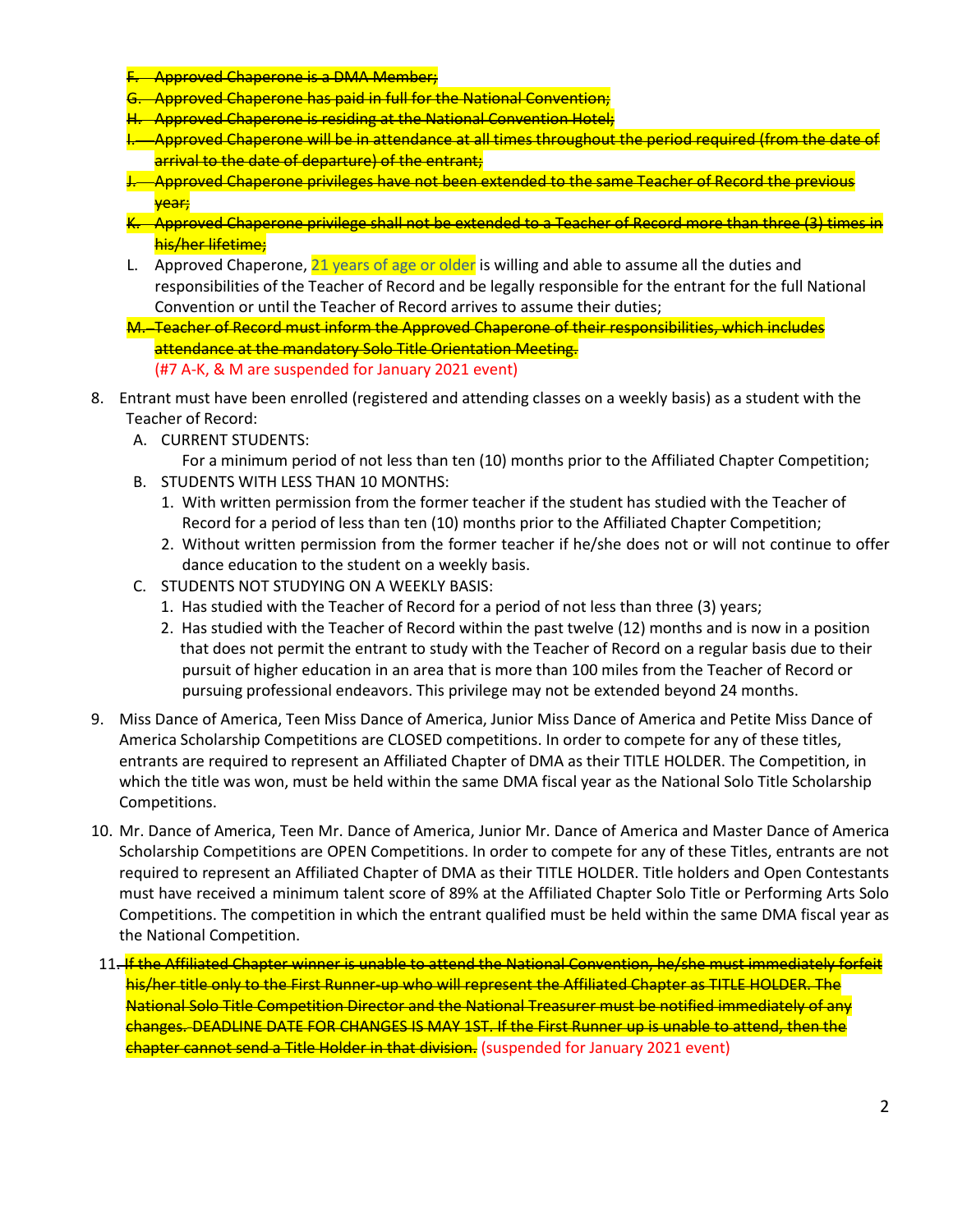- 12. Entrants into the Miss Dance of America, Teen Miss Dance of America, Junior Miss Dance of America and Petite Miss Dance of America Scholarship Competitions must be female, (verified at the chapter level with state issued documentation), single, never married, never had a marriage annulled, not pregnant, childless and never been convicted of a crime.
- 13. Entrants into the Mr. Dance of America, Teen Mr. Dance of America, Junior Mr. Dance of America and Master Dance of America Scholarship Competitions must be male, (verified at the chapter level with state issued documentation, single never married, never had a marriage annulled, childless and never been convicted of a crime.
- 14. Ages: For 2021 event All entrants attending the January 2021 event will remain in division originally entered.
	- A. Entrants into the Miss Dance of America and Mr. Dance of America Scholarship Competition must be at least sixteen (16) years of age, but not more than twenty-three (23) years of age as of June  $1<sup>st</sup>$ .
	- B. Entrants into the Teen Miss Dance of America and Teen Mr. Dance of America Scholarship Competition must be at least thirteen (13) years of age, but not more than fifteen (15) years of age as of June 1<sup>st</sup>.
	- C. Entrants into the Junior Miss Dance of America and Junior Mr. Dance of America Scholarship Competition must be at least ten (10) years of age, but not more than twelve (12) years of age as of June 1st.
	- D. Entrants into the Petite Miss Dance of America and Master Dance of America Scholarship Competition must be at least seven (7) years of age, but not more than nine (9) years of age as of June  $1<sup>st</sup>$ .
- 15. Entrants into the Miss Dance of America, Teen Miss Dance of America, Junior Miss Dance of America and Petite Miss Dance of America Scholarship Competitions who have not won the title may compete again after a lapse of one (1) year, provided they have again won an Affiliated Chapter's Solo Title Competition. No entrant may compete for the same title in two consecutive years.
- 16. Entrants into the Mr. Dance of America, Teen Mr. Dance of America, Junior Mr. Dance of America and Master Dance of America Scholarship Competition, who did not win the title, may compete in succeeding years without any lapse of time provided that all eligibility requirements have been met.
- 17. The discipline of dance, choreographic style and music presented in the National Solo Title Competition must be the same as was used in the Chapter Scholarship Competition to win the Title or qualify in the case of the open male contestants. Costume, music editing, and choreography changes are allowed.

# **Section 2 – REGULATIONS**

- 18. All entrants will adhere to the Competition Standards of DMA as follows:
	- A. Inappropriate or sexually suggestive movements should not be part of any performance in any DMA competition. Such movements will be evaluated, during the preview portion of the competition. If not corrected by talent competition, scores will be lowered accordingly.
	- B. Costuming such as thongs, bikini bottoms or tops that allow exposure of private body parts or that is not age appropriate, will be evaluated during the preview portion of the competition. If not corrected by talent competition, scores will be lowered accordingly.
	- C. Vulgar, profane, morally offensive, or suggestive language in music is not acceptable for our family audiences. Music that is unacceptable or not age appropriate will be evaluated, during the preview portion of the competition. If not corrected by talent competition, scores will be lowered accordingly.
- 19. The Teacher of Record is required to send music to the Solo Title director by the deadline date. Music must be uploaded via JotForm and a backup copy of the music must be available at all times. (This was already completed)
- 20. Entrant and the Teacher of Record or the Approved Chaperone or parent are required to attend the Mandatory Solo Title Orientation Meeting. Parents are invited to attend this meeting. This meeting will be held at the designated National Convention hotel please refer to the National Convention Schedule of Events. Be sure to allow for travel emergencies and cancellations. Teacher of Record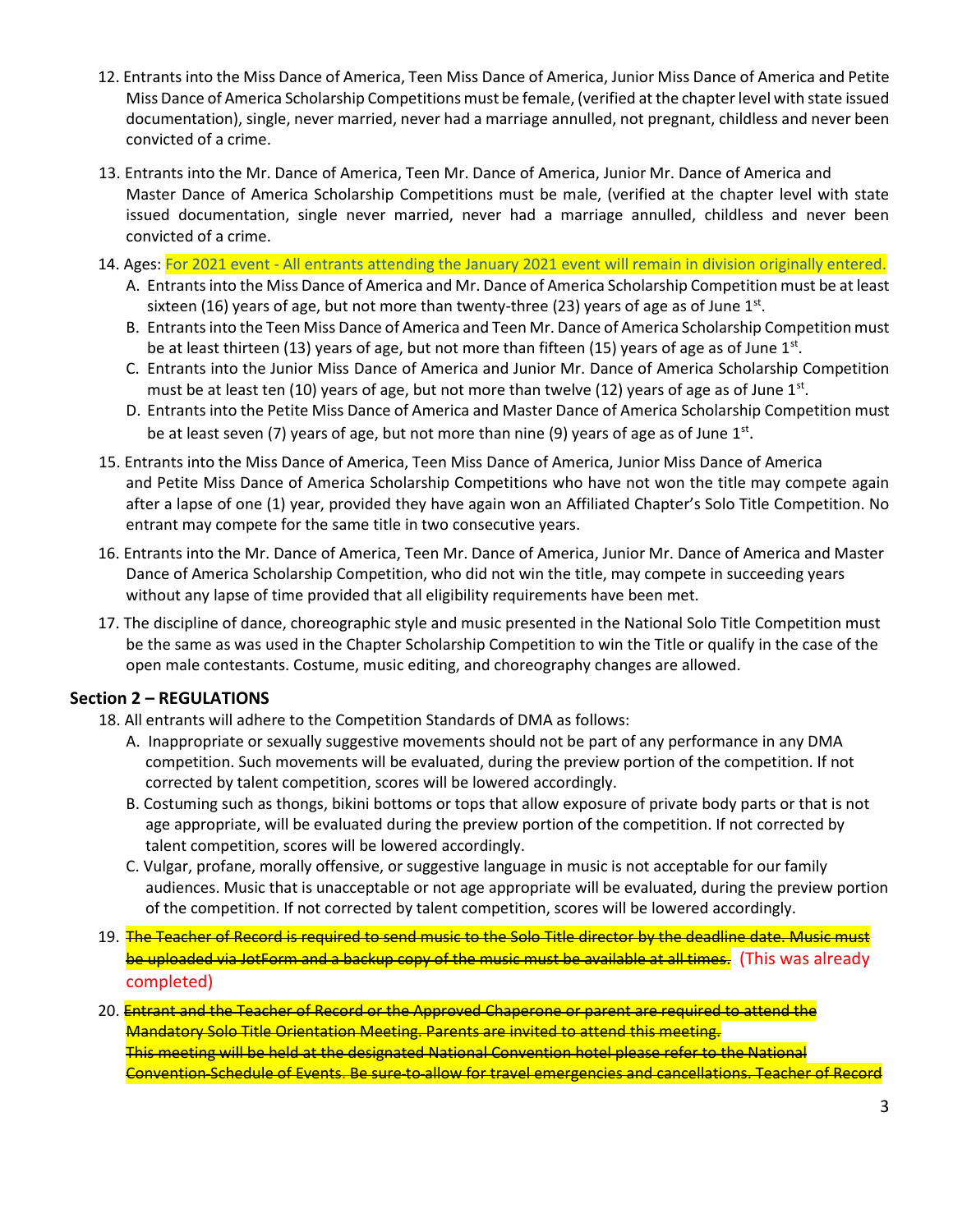or Approved Chaperone not in attendance at the Mandatory Solo Title Orientation Meeting will be fined one hundred (\$100.00) dollars per infraction. Entrant not in attendance at the Mandatory Solo Title Orientation Meeting will receive a three (3) point penalty. The Teacher of Record's Chapter Delegate will be notified of the infractions.

For the January 2021 event only:

Mandatory Solo Title Orientation meeting will be held in the Delta Ballroom of the Gaylord Opryland Hotel. \*Teacher of Record not in attendance either "in person" or "Zoom" will be fined \$100.00.

- \*Entrant not in attendance either "in person" or "Zoom" will receive a 3-point penalty.
- "In person" attendees Entrant and/or the Teacher of Record, Chaperone 21 years of age or older or Parent, are required to attend the Mandatory Solo Title Orientation Meeting.
- "Zoom" attendees Entrant and the Teacher of Record, are required to attend the Mandatory Solo Title Orientation Meeting
- 21. As a prerequisite for entrance into any DMA Solo Title Scholarship Competition, the Entrant agrees that if he/she is selected as the winner of a said Title Scholarship Competition, he/she will sign and enter into an agreement with Dance Masters of America, Inc. This agreement will govern their reign as a DMA Title Holder. The Title Holder, their legal guardian, if required, and the Teacher of Record shall sign this agreement the morning following their competition. (Please see your Competition Director for signing place and time). Failure to sign or have a legal guardian sign this agreement on the specified day and time (without written permission) will result in the immediate forfeiture of the title, all rights to amenities, awards, scholarships and privileges. Copy of this agreement may be obtained through the National Office.

(suspended for January 2021 event)

The National Solo Title Contract will be sent to each contestant to review prior to attending the January 2021 event. ALL Contestants, Teachers of Record, Parent/Guardian must come to the January 2021 event with the contract pre-signed.

A contract turn-in meeting will be at a time and place to be determined. All "Zoom" entrants must email a pre-signed contract to their title director no less than 48 hours prior to the start of their pageant.

# 22. **PENALTY POINTS**

Entrants are required to follow all rules and instructions governing the competition. Failure to do so will result in automatic penalty points deducted from your Overall Score. Penalty Points to be administered as follows:

- A. Late or Missing the Orientation Meeting The State 3 Point Penalty
- B. Missing Judges' Preview 15 Point Penalty
- 
- D. Late For A Rehearsal (in-person contestants only) 3 Point Penalty every 15 minutes late
- E. Missing a Rehearsal(in-person contestants only) 10 Point Penalty Per Infraction
- F. Late For Any Phase Of The Competition **3 Point Penalty every 15 minutes late**
- 
- 
- I. Poor Attitude/Uncooperative/Usage of Foul Language 5 Point Penalty for each Infraction
- J. Violation of DMA standards (Rule #18) 10 Point Penalty Per Infraction
- K. Immoral Behavior/Usage of drugs or alcohol Expelled from Competition & Convention
- C. Missing A Called Meeting The State of the Second 19 and 19 and 19 and 19 and 19 and 19 and 19 and 19 and 19 and 19 and 19 and 19 and 19 and 19 and 19 and 19 and 19 and 19 and 19 and 19 and 19 and 19 and 19 and 19 and 19 G. Disobeying Competition Director 3 Point Penalty Per Infraction H. Dress Code Violations 3 Point Penalty Per Infraction

*All Penalty Points will be given at the discretion of the Solo Title Directors and verified by the Solo Title Liaison*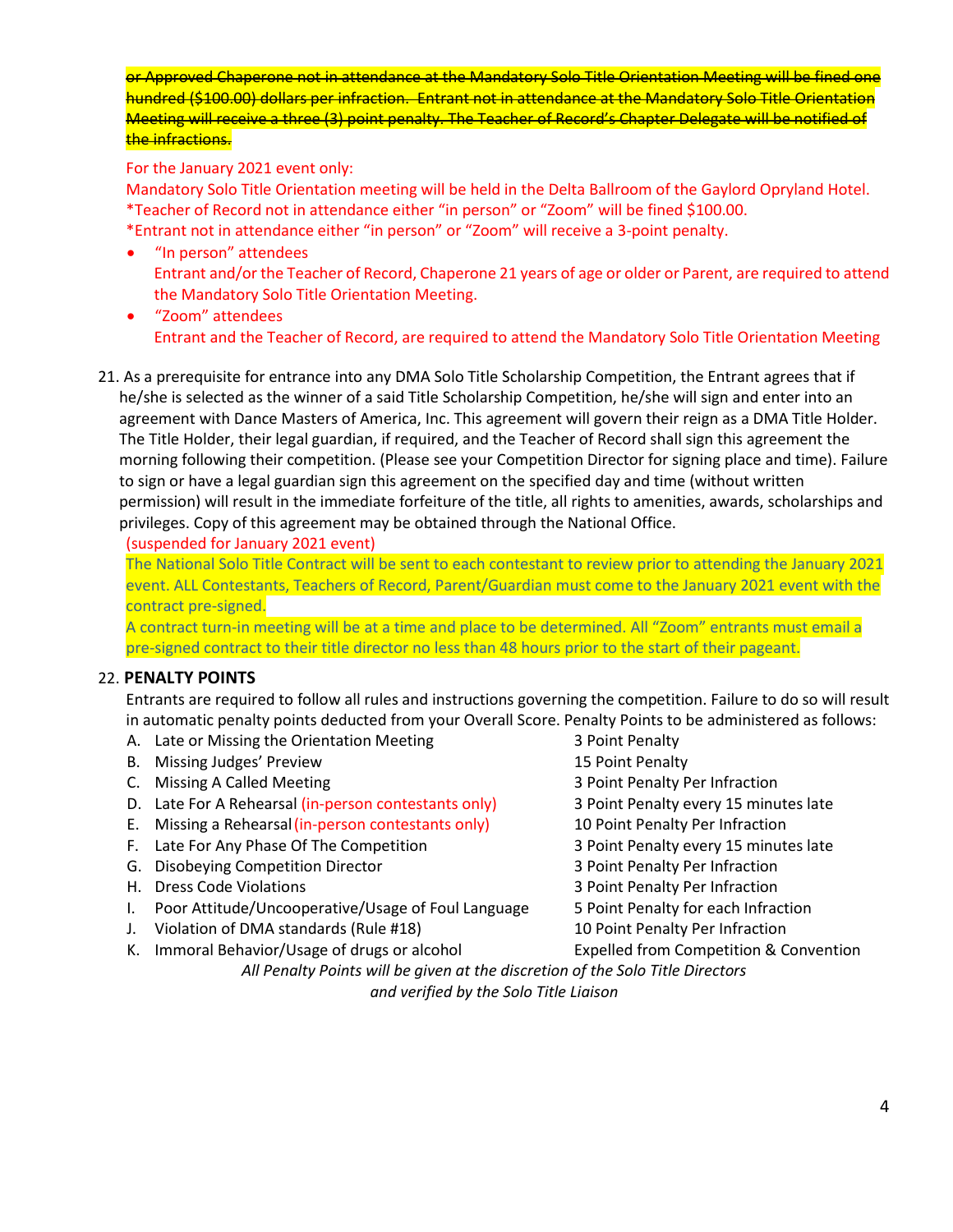# **Section 3 – THE COMPETITION**

# 23.TALENT PREVIEW:

- A. The Talent Preview portion of the competition shall not be adjudicated.
- B. Only Teacher of Record and Teacher(s) of Recognition of the participating Entrant will be permitted into the preview room.
- C. MUSIC
	- 1. A maximum time limit of 2:50 minutes will be allowed for a talent presentation.
	- 2. All music must be sent through Dropbox and labeled with the Entrants division contestant number - song title - dancers name. (Suspended for the January 2021 event as this has already been done at time of registration).
	- 3. The music selection shall be age appropriate and within the standards of the DMA (Rule #18).

**4. NEW** All contestants are required to submit a video, in costume, of their routine and submit via Dropbox (title director will send the information) by December 10<sup>th.</sup> This video will be used for judges' preview. If a contestant chooses to not attend in person, we will use zoom for interview and audition classes and their video will be used for judging their talent portion of the event. Video must be recorded in a studio setting. No studio logos should be seen in the videos. Please be sure to include an introduction.

- D. THE ROUTINE
	- 1. The discipline of dance, choreographic style and music presented in the National Solo Title Competition (Talent Preview & Final Talent Presentation) must be the same as used in the Chapter Scholarship Competitions. Edits will be allowed if suggested by Solo Title Director for the Final Talent Presentation.
	- 2. Singing, baton twirling or playing of musical instruments by the entrant will not be permitted. Music with audible tap sounds will not be permitted for tap or clogging routines.
	- 3. It is at the Talent Preview that all routines are reviewed by the Solo Title Director and a Member of the Executive Committee to assure that DMA standards are being upheld. The Solo Title Liaison shall notify the Teacher of Record of any music, costume or choreography deemed unacceptable. If the Teacher of Record does not make the suggested changes to the music, costume or choreography to meet the DMA standards, scores will be lowered accordingly.
- E. PROPS:
	- 1. Smoke or props that are connected to an electrical outlet may not be used.
	- 2. Fire, swords, knives or live animals on stage are prohibited.
	- 3. Contained dry ice is acceptable.
	- 4. There is a one (1) minute time limit for props to be set up and a one (1) minute time limit for tear down of same. There will be a five (5) point penalty for exceeding this time limit for both set up and tear down of props.
	- 5. Solo Title Directors will handle placement of the props on and off stage.
	- 6. All props must be stored away from the stage area.
	- 7. Prop storage depends on hotel space availability and cost.
	- 8. Any routine that causes a hazard to any student or the facility/stage is not permitted. Such as, but not limited to, liquid, gel, aerosol, glitter, powder or paint.
- F. COSTUMES:
	- 1. Costumes for the Talent Preview portion of the competition shall be the same costume that will be worn for the Final Talent Portion of the competition, unless they have been instructed by the Solo Title Liaison to change, replacement shall be the responsibility of the Entrant.
	- 2. The costume shall be age appropriate and within the Standards of DMA (see Rule #18).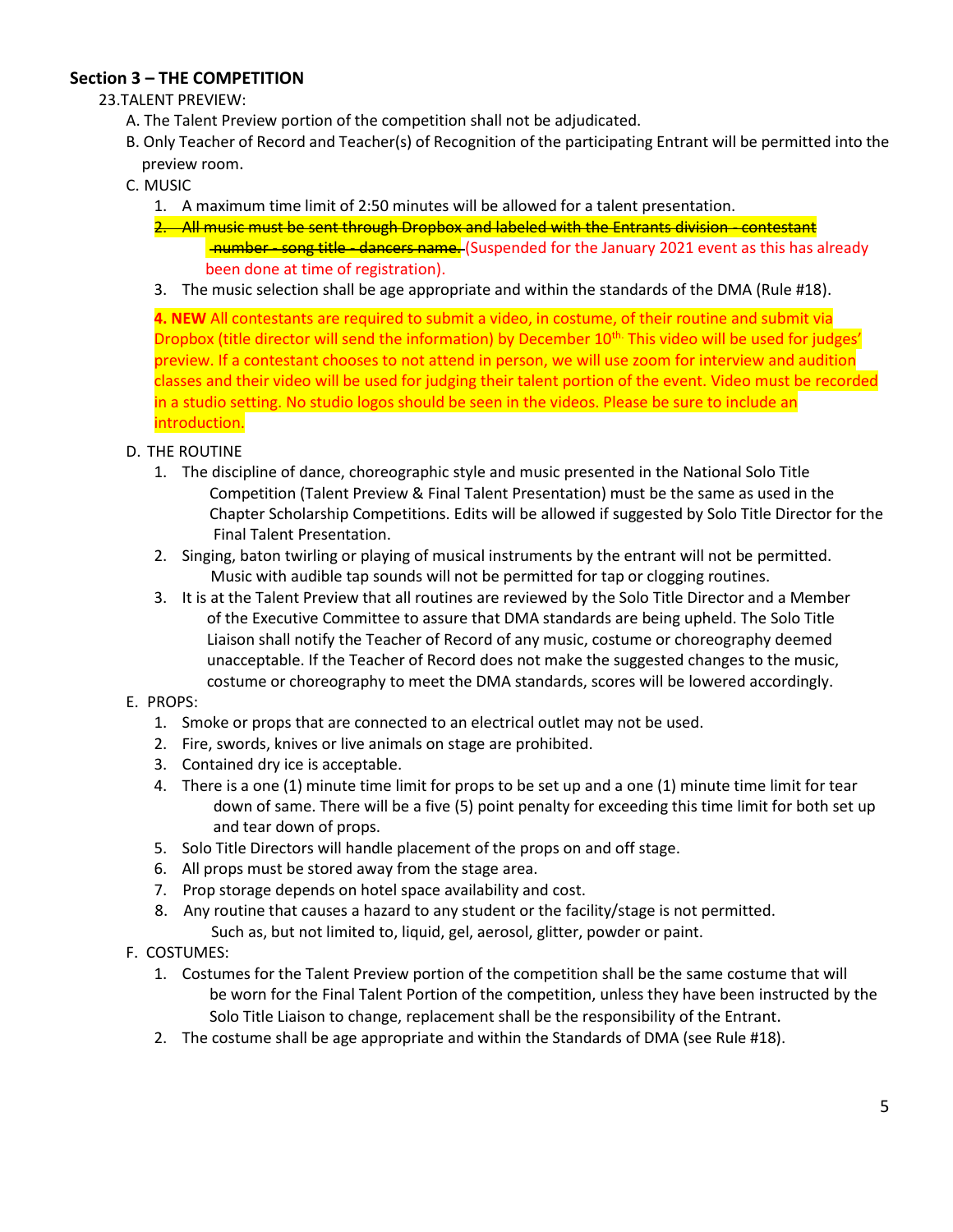# 24. INTERVIEW:

- A. All entrants will be required to sit before the adjudication panel for a three (3) minute interview. Miss/Mr. Dance entrants will be required to sit before the adjudication panel for a five (5) minute interview.
- B. The interview portion of the Competition will have a point value of 1-15.
- C. Female Entrants will be required to wear dressy daytime or business attire. The required clothing shall be the responsibility of the Entrant.
- D. Male Entrants will be required to wear a dress shirt and tie with either dress slacks or a suit for the interview portion of the competition. The required clothing shall be the responsibility of the Entrant.

#### 25. TITLE COMPETITION CLASSES:

A. Entrants in the Petite/Master and the Junior Miss/Mr. Dance Solo Title Scholarship Competitions will be required to take a minimum of two (2) and a maximum of four (4) competition classes, with Ballet class being required. Tap, Jazz and Acrobatic classes are the other subjects offered.

Entrants in the Teen Miss/Mr. and Miss/Mr. Dance Solo Title Scholarship Competitions will be required to take a minimum of two (2) and a maximum of five (5) competition classes, with Ballet class being required. Tap, Jazz, Modern and Acrobatic classes are the other subjects offered.

B. Entrants may only participate in audition classes selected on their application.

C. All classes shall be CLOSED.

- D. Each class has a point value of 1-20.
	- E. Female Entrants will be required to dress as follows for all competition classes. The required clothing shall

be the responsibility of the Entrant.

- 1. *Ballet Audition:* one-piece black leotard. No lace, see through (sheer) material, embellishments, logos and no undergarments showing. Pink tights (footed or convertible).
- 2. *Tap/Jazz/Modern/Acrobatics:* one-piece black leotard. No lace, see through (sheer) material, embellishments, logos and no undergarments showing. Pink or Suntan/Carmel tights, (footed, stirrup, footless or convertible). Females not wearing tights for Acrobatics or Modern must wear boy cut dance shorts over their leotard.
- 3. Appropriate dance shoes for all classes. There are no shoe requirements for Acrobatic or Modern class.
- 4. No jewelry, shirts or pants, etc. will be permitted.
- 5. Hair must be secured neatly and off the neckline, no ponytails, no hats or other head ornaments.
- F. Male Entrants will be required to dress as follows for all competition classes. The required clothing shall be the responsibility of the Entrant.
	- 1. Black form fitting pants, ankle or capri length, or black tights. Must be able to dance comfortably.
	- 2. Dance Belt.
	- 3. Black form fitting compression shirt or muscle shirt tucked in.
	- 4. Appropriate dance shoes for all classes. There are no shoe requirements for Acrobatic or Modern class.
	- 5. No jewelry, shorts, hats, etc. will be permitted.
	- 6. Hair must be secured neatly off the neckline, no ponytails, no hats or other head ornaments.
	- 7. No stripes, logos or other designs on pants or shirt.

#### 26. ORIENTATION, WELCOME PARTY & PARADE OF CONTESTANTS:

 National Title Holders and Entrants will attend the Orientation and Welcome Party Parade of Contestants wearing the same attire. (suspended for January 2021 event)

Entrants attire for the Orientation,

A. Female Entrants will be required to wear dressy daytime or business attire. The required clothing shall be the responsibility of the Entrant.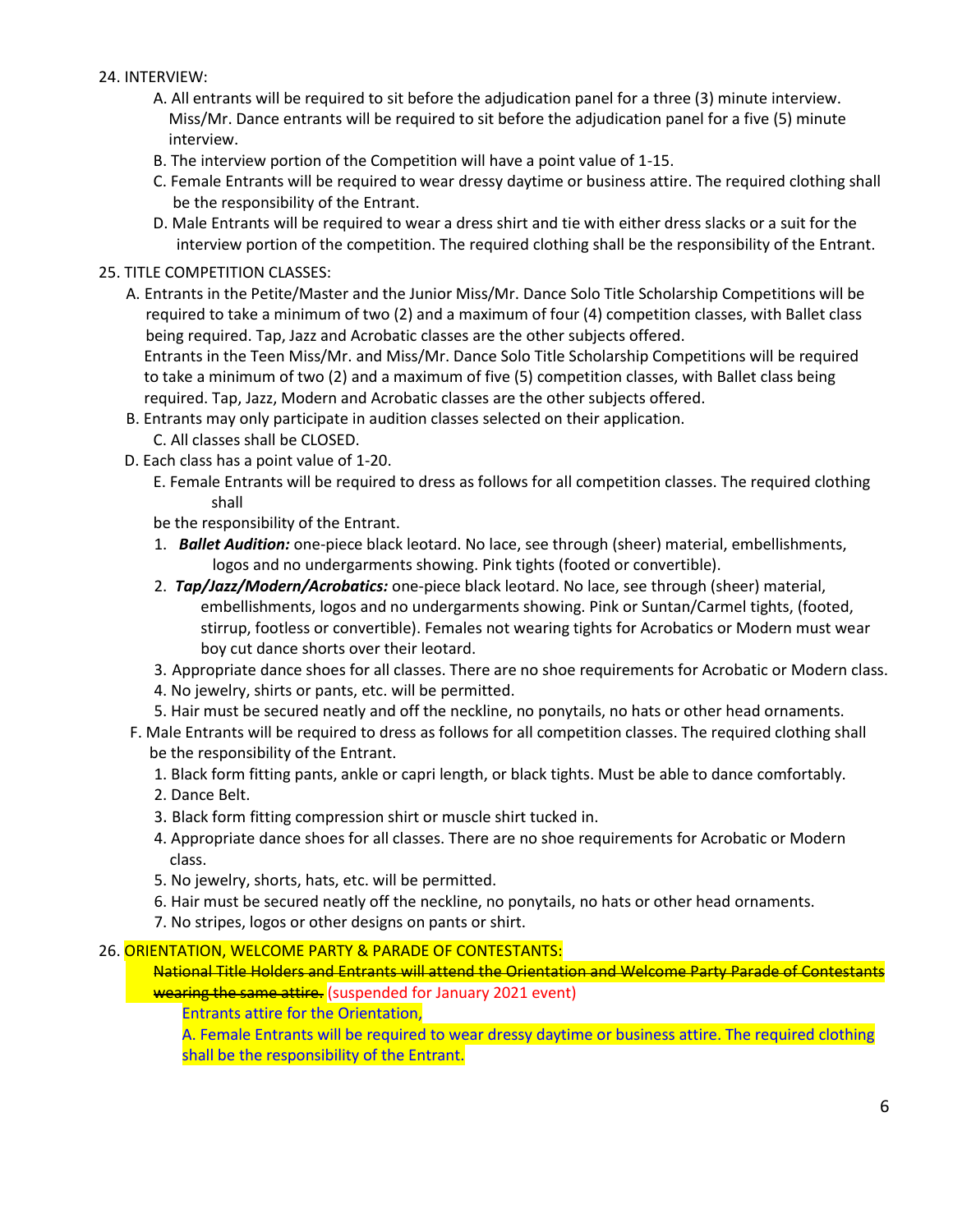B. Male Entrants will be required to wear a dress shirt and tie with either dress slacks or a suit. The required clothing shall be the responsibility of the Entrant.

#### 27. OPENING ROUTINE:

- A. The opening number is mandatory for all contestants. (For the January 2021 event not available for Zoom contestants).
- B. Female Entrant is responsible for purchasing and ordering the assigned leotard and the required tights and shoes for the Opening Routine. You will receive a letter from the Director with detailed instructions and specifications of the required dancewear after he/she has spoken to the Choreographer and the National President. (suspended for January 2021 event)
- C. Male Entrant is responsible for purchasing the required Opening Routine attire. You will receive a letter From the Director with detailed instructions and specifications of the required dancewear after he/she has spoken to the Choreographer and the National President. (suspended for January 2021 event)

For the January 2021 event ALL in-person Contestants will wear their audition class attire for the opening number.

C. All rehearsals shall be **CLOSED WITH NO EXCEPTIONS**.

- 28. SCORING:
	- A**.** Five adjudicators shall score all phases of the competition. The High and low score of the adjudicators will be dropped and the combined scores of the three (3) remaining adjudicators shall be used to determine scores in each portion of the competition.
	- B. Entrants and the Teacher of Record agree that the time, manner and method of judging the competition will be solely within the discretion of Dance Masters of America, Inc. and that all decisions will be final.
	- C. Any contestant in the Petite/Master or Junior Pageant exiting the stage prior to the completion of their dance for any reason other than technical or injury, may elect to re-dance, but will receive a zero for the performance score. Anyone exiting due to technical or injury problems, will be assessed at the time of occurrence.
	- D. Adjudicators score sheets will be the sole property of DMA. The Teacher of Record will receive a copy of the tabulation sheet within 24 hours following the Competition.
	- E. Scores: Total point values (155 points per judge)

1. Interview: Point value of 1-15 per adjudicator for a maximum total of 45 points.

- 2.Title Competition Classes: Each class has a point value of 1-20 per adjudicator. The tabulators will discard the high and low scores and add the three remaining scores in each discipline of dance. When all four or five subjects are completed, the tabulators will take the two highest subject totals and add them to the entrants overall score, for a maximum total of 120 points.
- 3. The talent portion of the competition will have a point value of 1-100, for a maximum total of 300 points.
- F. All ties will be broken in the following manner:
	- 1. In Competition Classes:
		- a. class scores of all 5 adjudicators.
		- b. decision of the adjudicators.
	- 2. In Interview:
		- a. interview scores of all 5 adjudicators.
		- b. decision of the adjudicators.
	- 3. Selecting the Winner:
		- a. talent score of the 3 scoring adjudicators
		- b. talent score of the 5 adjudicators
		- c. class scores of the 3 scoring adjudicators
		- d. class scores of the 5 adjudicators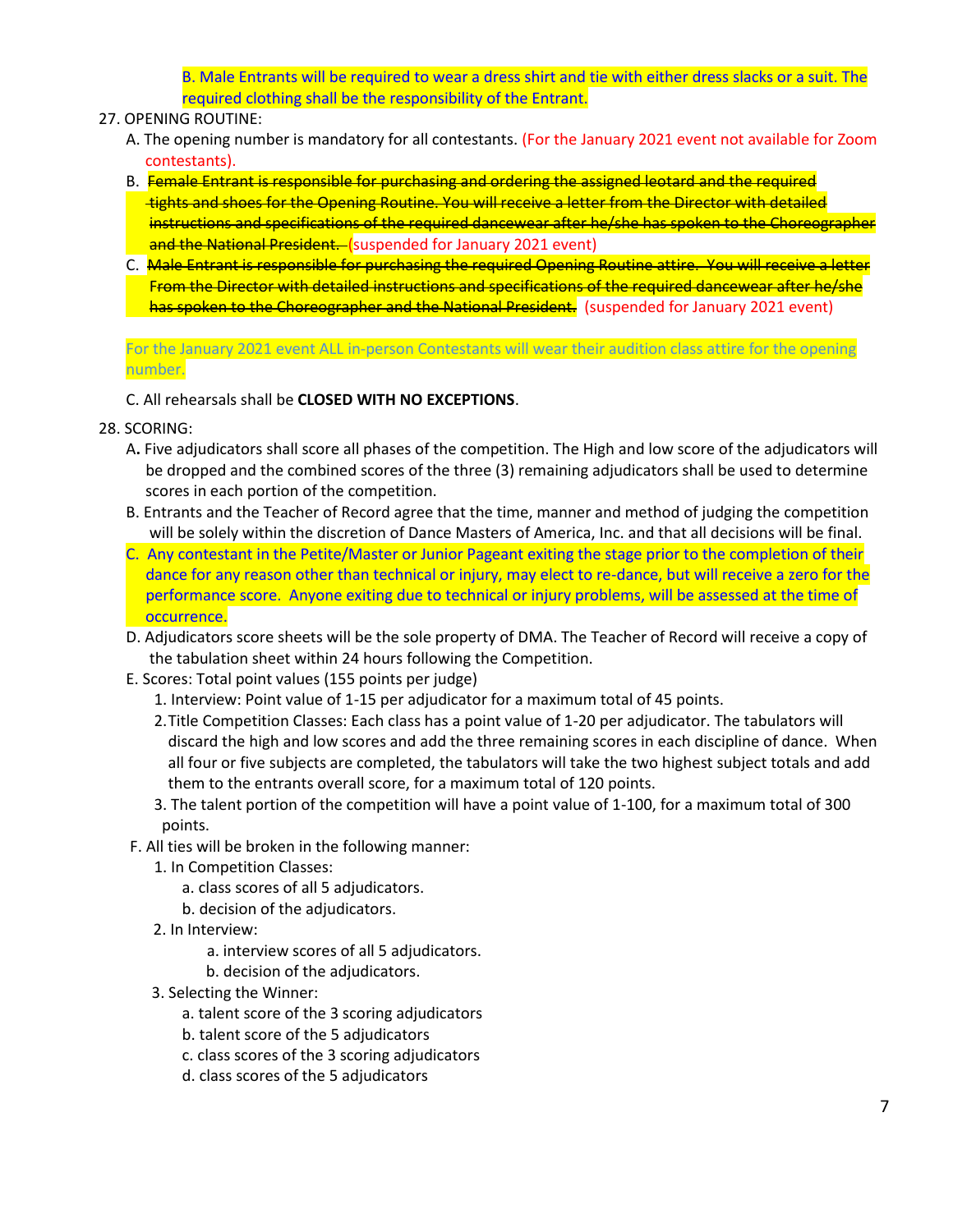e. decision of the adjudicators by secret ballot.

29. AWARDS PRESENTATION: Entrants will be required to participate in the Awards Presentation wearing their interview attire. (For those attending in person) Virtual kids will be on zoom in waiting rooms.

30. All newly awarded Solo Title Winners will take a picture together the night of Miss and Mr. Dance with their crown, banner, medallion and trophies. (Suspended for the January 2021 event)

**Section 4 – SOLO TITLE ENTRY FORM** (Suspended for the January 2021 event as this has already been done at time of registration)

- 31. The Secretary of each Affiliated Chapter is responsible for the collection and verification of all Solo Title entry forms, payments and other required materials.
	- The following must be received at the National Treasurer's Office via JotForm link by April 15th;
	- A. A copy of the official Entry Form with all required information and signatures. No blank spaces or "to be announced" will be permitted on the entry form.
	- B. The following pictures:
		- 1. One (1) color 5X7 high resolution vertically posed head shot photograph (no hats, crowns or head ornaments are to be worn)
		- 2.One (1) color 5 X 7 high resolution vertically posed dance shot picture taken in costume or dance attire. \*\*NOTE: All pictures MUST be taken on a solid white & flat (no curtain, scenery or props) professional background. DMA reserves the right to approve or disapprove all photographs submitted. If your photo is not accepted you will be notified by email.

C. All Entrants must submit a one page typewritten bio via Jotform. Please do not make reference to your Teacher of Record, Teacher(s) of Recognition, Choreographer(s), or the name of your dance studio. Your bio should include interesting facts about yourself that you would like the judges to know. Teachers, Parents and Chapter Secretaries are responsible for proofreading the bio before submission.

32. The Secretary of each Affiliated Chapter is responsible for mailing to the National Treasurer's Office via US Mail by April 15th;

- A. Convention Registration Form with either a check for payment in full or an applicable Scholarship Form to cover the following.
	- 1.Teacher of Record's Convention Fee;
	- 2.DMA Approved Chaperone's Convention fee and fifty dollars (\$50.00) Surcharge;
	- 3.Teacher(s) of Recognition's Convention Fee;
	- 4.Entrant's competition fee for Solo Title;
	- 5.Entrant's Convention Fee:
		- A. All chapter Solo Title winners must submit their scholarship form.
		- B. Male open contestants must pay convention fee.

#### (All of the above has been completed or suspended for January 2021 event)

33. All fees must be in United States currency, drawn on a United States Bank and made payable to Dance Masters of America. Only checks from member teacher(s) or chapter accounts will be accepted.

#### **Section 5 – RULE INFRACTION**

34. All rule infractions occurring prior to the opening of the National Convention with regard to solo Title Entries must be submitted in writing to the National Advisory Committee.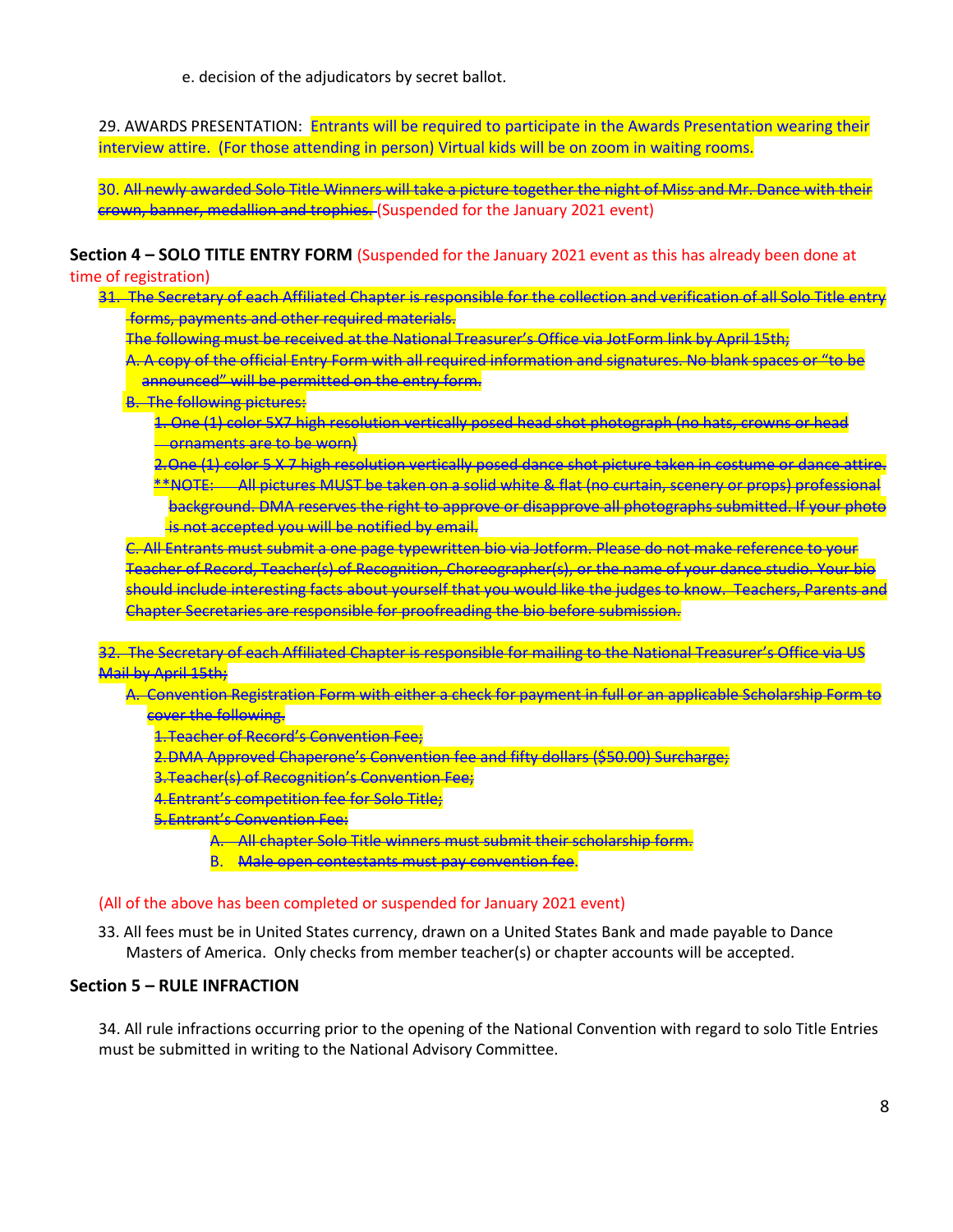# **Section 6 – GENERAL INFORMATION**

- 35. Crown, Sash & Medallion Etiquette
	- A. The crown, sash & medallion represents the title and you should always show respect for Dance Masters of America when wearing them.
	- B. Your crown is a piece of jewelry and should be worn with pride. You may wear a suit, dressy dress, pant suit, or a gown with the crown and banner.
	- C. You may wear your medallion with a suit, dress shirt & dress slacks, blazer & dress slacks or a tuxedo.
	- D. Never wear your crown, sash & medallion with shorts, jeans, swimsuit, sweat suit or dance wear of any kind. They can be worn with pants/slacks (no legging or jeans) and official DMA solo title winner chapter/national jacket.
	- E. The crown, sash & medallion should never be worn when in a bar, or when smoking or drinking.
	- F. Profanity and derogatory comments of any kind are unacceptable. Be mindful you are a role model for DMA.
- 36. Rehearsing in hallways or any public areas of the facility is discouraged.
- 37. Behavior must always be exemplary, including the use of social media (Facebook, Twitter, Snapchat, Instagram, etc.). Be a role model for other dancers with good moral character, dress appropriately, not use foul language or engage in any activity that is not upholding the standards of Dance Masters of America.
- 38. Reigning Solo Title Holders or Solo Title Entrants cannot compete in Performing Arts Scholarship Competition in the Solo Category. (does not pertain to the January 2021 event)

# **Section 7 – RESPONSIBILITY**

39. The Teacher of Record or DMA Approved Chaperone 21 years of age or older, and Parents/Legal Guardians shall be responsible for the

Entrant's:

- 1. Behavior, safety and well-being;
- 2. Attendance in classes;
- 3. Proper nourishment;
- 4. Being properly groomed and dressed for the various events of the Scholarship Competition and convention in accordance with the guidelines provided;
- 5. Compliance with the Official Rules of the Dance Masters of America, Inc. Solo Title Scholarship Competition now in effect or as announced thereafter.
- 40. Medical Release
	- 1. Entrant and Reigning Title Holder must complete an injury release form to be turned in to their Director at the Solo Title Orientation Meeting.
	- 2. Entrant or Reigning Title Holder sustaining an injury during any phase of the competition must sign an additional medical release form to be turned in to the Solo Title Director before being allowed to continue any phase of convention or competition.

3. (New for January 2021) All in person participants will need to fill out a Covid-19 form.

# **Section 8 – NEWLY AWARDED NATIONAL TITLE WINNERS & TEACHERS OF RECORD**

41. If selected as a DMA Solo Title Winner, each entrant, their parent/legal guardian and their Teacher of Record will sign and agree to follow all stipulations of the Solo Title Contract, which will be signed turned in at the morning following their competition at a place and time to be announced. A copy of the revised contract will be sent to all chapters at least 30 days prior to the April 15th deadline. January 2021 event (for January 2021 event) January 2021 event.